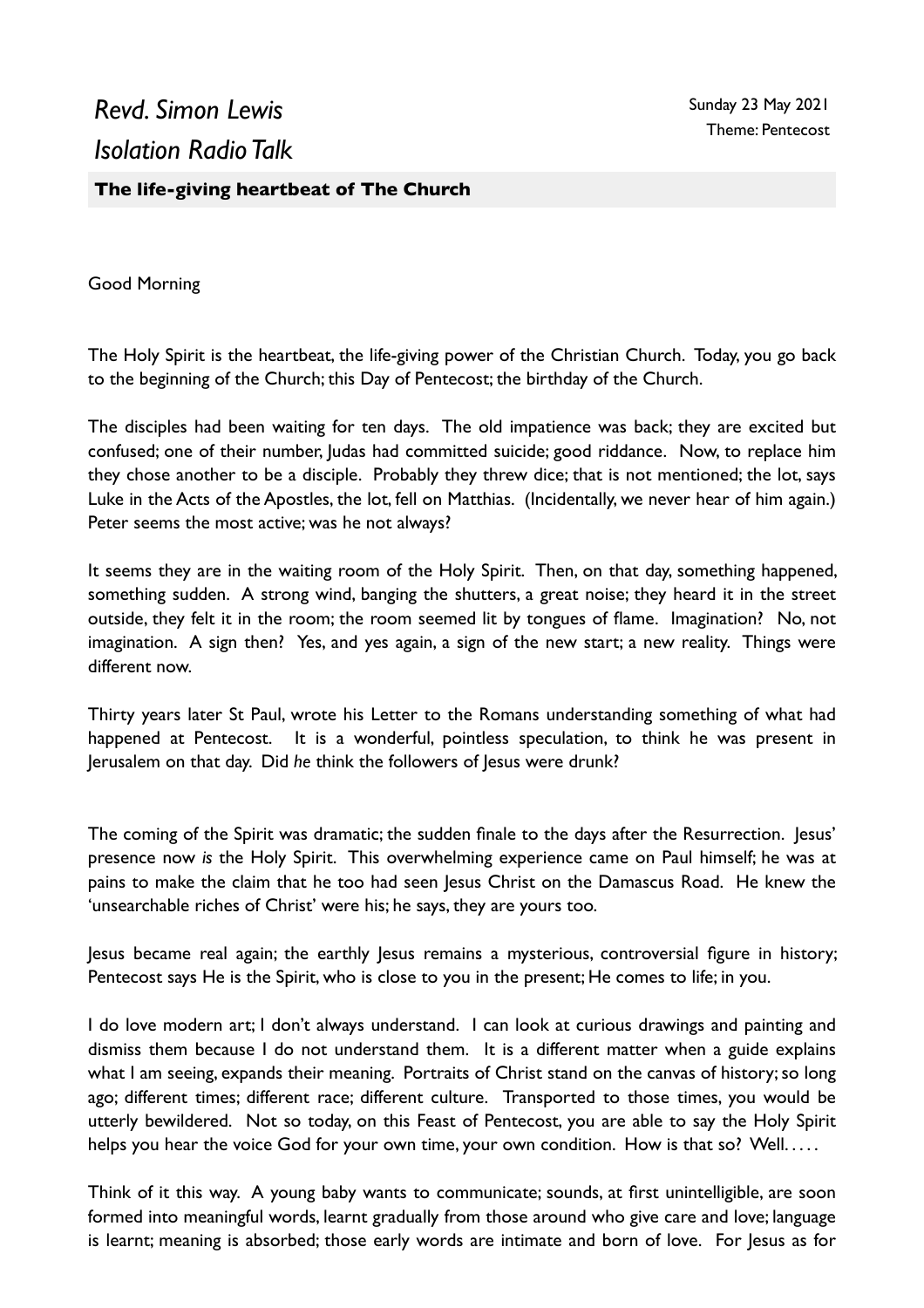Paul, the word Abba had a meaning full of understanding and of love. Jesus said that the relationship of God with all of them was the intimate word for a close, warm relationship; nothing formal. 'Abba', he said it was, Abba; 'daddy' might be your translation.

In his Letter to the Romans, Paul says the Holy Spirit helps your weakness, your difficulty in putting deepest hopes and fears and thoughts into words. You may have known bleakness during this time of COVID-19; there is no shame whatsoever on relying on the comfort of faith at such a time; when your soul cries out; when hope is you dearest hope; that is the moment the Holy Spirit touches you most intensely.

Even after the events of the Day of Pentecost, Christians have tended to make the same mistake again and again. They have thought that they could dispense with the waiting room. It is for other people, not for you. You want to be part of the glory of the Church, but do you want to be part of its cost and its scandal. When you examine the characters of the disciples you know they were people, from a different age, yes; but people none-the-less like you; these women and the men God had empowered to be his hands, his feet, his voice in the world then, and for all the generations that followed.

The Holy Spirit says Paul will lead you; through the life the Spirit gives, wonderful things are possible; but the Day of Pentecost did not guarantee a virtuous Church. Far from it. It is a community whose members are called to be saints; by saint you do not mean someone who is perfect; you mean a sinner who keeps on trying.

On that day, the Church became a visible society. It has visible marks. It was always so from the beginning. *Baptism*, signs, seals, and admits you into the fellowship of the crucified and risen Christ. *Eucharist*, the bread and wine of Communion unites you as the Body of Christ. The tradition of *teaching* that later became the Christian Scripture feeds the mind; the *Creeds* summarise the faith; women and men are called to practice and tell and live the Gospel.

These gifts come from Pentecost - Sacraments, Scriptures, Creeds, Apostolic Ministry, the Priesthood of all believers. These are gifts of God to the Church of God; they enable it to witness to the truth of Christ; to transform the world; to call all people, into the body of Jesus Christ, generation after generation.

You will not allow any of that to mask scandal and division in the church; do not belittle the shame. You claim, because you know you need forgiveness and God's grace, you claim you see the glory of what might.

The Church lives for God and for the world. When it lives faithfully it draws people to faith; it tells of God and stands by the divine principles on which humanity is ordered. The life of the Church has been anything but smooth or steady; it has setbacks and advances; it tells of divine judgement and of great faith. Such an unfolding of the great love of God for you was given through Jesus Christ and by the Holy Spirit; such an unfolding becomes vibrantly alive and with you now. Why? Because of that Day of Pentecost.